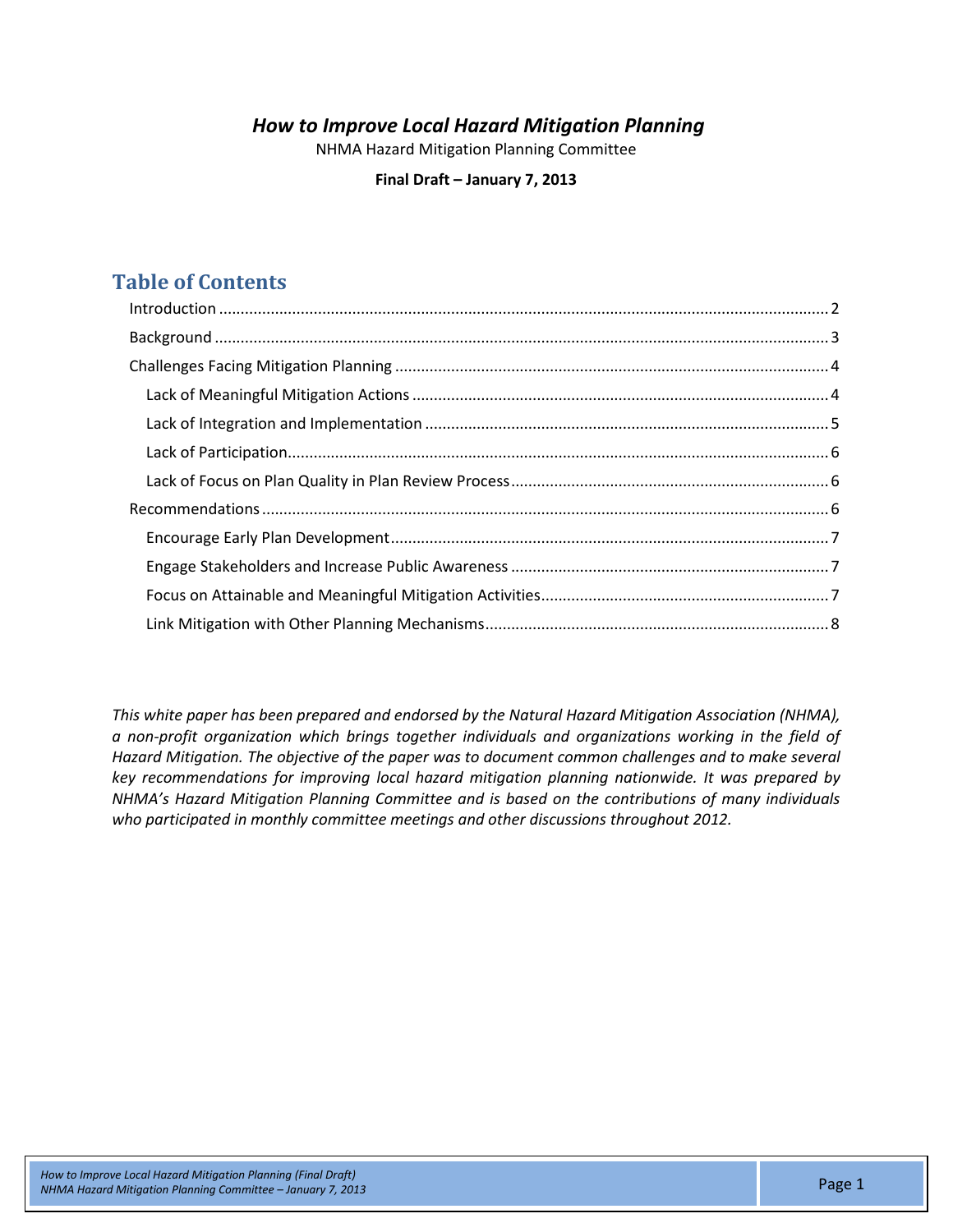### <span id="page-1-0"></span>**Introduction**

Hazard mitigation has multiple definitions and can include a wide range of activities, depending on differing perspectives and the number and types of hazards the definition covers. Common examples of mitigation practice can include the application of building codes to new development in hurricane and earthquake areas, acquisitions and relocations of structures in flood zones, fire-safe construction in wildland-urban interface areas, and minimizing disruption of the natural environment.

The Federal Emergency Management Agency (FEMA) defines hazard mitigation as "sustained action to reduce or eliminate long-term risk to human life and property from natural and human-caused hazards."<sup>[1](#page-1-1)</sup> The American Planning Association expands this definition, describing "sustained action" as "a loss prevention function characterized by planned, long-term alteration of the built environment to ensure resilience against natural and human-caused hazards."<sup>[2](#page-1-2)</sup> Hazard mitigation principles are mirrored by the insurance industry, where reducing losses and risk is known as "risk management" and "loss control". Thus, hazard mitigation can very generally be defined as systematic disaster loss prevention through execution of planned management or alterations of the built and natural environment.

From the perspective of the Natural Hazard Mitigation Association (NHMA) there is no a single, precise or all-encompassing definition. However, all definitions have a unifying theme: to reduce threats to life and property caused by natural hazards, while also reducing threats to beneficial natural systems or processes. It is therefore appropriate that many different approaches and disciplines are included under the broad umbrella of "hazard mitigation."<sup>[3](#page-1-3)</sup>

Hazard mitigation planning is of fundamental importance to States, Territories, Tribal governments, regional planning agencies, and most of all, local communities, as it is the systematic process by which governmental entities can identify and reduce hazard risks and vulnerabilities that threaten to damage or disrupt their social, physical, economic, and environmental resources. Hazard mitigation planning is therefore a central tenet of creating, promoting, and maintaining community resiliency and sustainability. The mitigation planning process represents an opportunity to pull a wide range of technical disciplines and stakeholders together around the shared goal of increasing community resilience and protecting shared values. For maximum effectiveness, stakeholders should include a cross-section of representation from the whole community including the private sector, non-profit organizations, neighborhood groups, private citizens, and multiple government agencies/departments. Mitigation planning results in the development of long and short-term strategies to reduce hazard vulnerability, which serve as a springboard for positive and, sometimes, creative change to the manner in which communities manage risk. A mitigation plan is a repository for detailed information on community hazard risks, existing capabilities or actions, and planned risk management strategies. The plan's routine implementation and maintenance process provides a forum for participation and coalition building that can help influence behavior in public and private sectors with regard to hazards.

NHMA supports mitigation planning and the nationwide mitigation efforts of FEMA, which allow communities to leverage funding through unified Hazard Mitigation Assistance (HMA) programs: the

<span id="page-1-2"></span><span id="page-1-1"></span><sup>&</sup>lt;sup>1</sup> 44 CFR Part 201.2 – Definitions.<br><sup>2</sup> Schwab, James C., Ed., *Hazard Mitigation: Integrating Best Practices into Planning*, American Planning Association: Planning Advisory Service Report Number 560, May 2010

<span id="page-1-3"></span><sup>&</sup>lt;sup>3</sup> Natural Hazard Mitigation Association (NHMA), "Position Statement: A Framework for Hazard Mitigation," http://nhma.info/uploads/publications/Framework\_for\_Mitigation\_Final.pdf (Apr 19, 2012).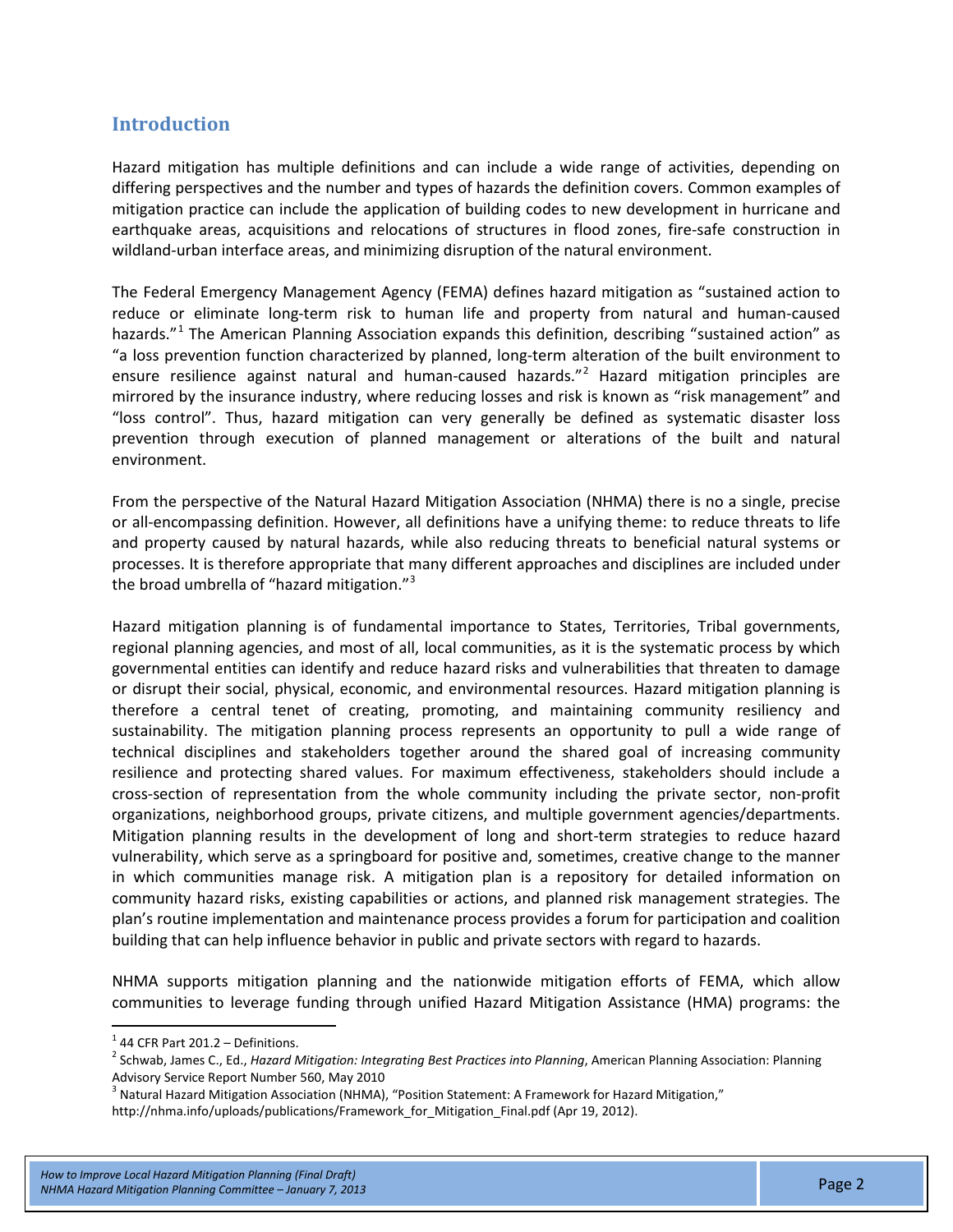Hazard Mitigation Grant Program (HMGP), Pre-Disaster Mitigation (PDM), and the new program funded by the National Flood Insurance Program (NFIP) which will combine the existing Flood Mitigation Assistance (FMA), Repetitive Flood Claims (RFC), and Severe Repetitive Loss (SRL) programs per the 2012 Biggert-Waters NFIP Reform Act. However, the benefits of hazard mitigation planning go well beyond grant program eligibility.

Hazard mitigation provides long-term benefits associated with reduced risk and increased public safety, particularly when linked or integrated with other local community planning tools and processes. While the goals behind the program are clear, in practice, mitigation planning has become a critical concern not only for NHMA, but also for practitioners, governmental agencies, and local communities across the nation. Local mitigation planners face similar challenges and constraints in developing, adopting and implementing meaningful strategies; therefore, the Hazard Mitigation Planning Committee developed this white paper to: (1) discuss the regulatory background of mitigation planning; (2) examine current issues or problem areas in the practice and execution of mitigation planning; and (3) recommend potential solutions to help communities become more effective at reducing losses to hazards, and to achieve increased sustainability and resiliency through more holistic approaches to mitigation planning.

# <span id="page-2-0"></span>**Background**

Hazard mitigation is distinguished from prevention, protection, response, and recovery, and is the only traditional phase of emergency management specifically dedicated to ending the cycle of building and rebuilding to the same pre-event standards following a disaster. The Disaster Mitigation Act of 2000 (DMA 2000) was the most recent legislative effort by the U.S. Congress to improve coordinated planning for natural hazard risk reduction at the State, Tribal, regional and local levels of government. This legislation amended the Robert T. Stafford Disaster Relief and Emergency Assistance Act (Stafford Act) and was put into effect on October 10, 2000<sup>[4](#page-2-1)</sup> to reinforce the importance of pre-event planning and mitigation, with an emphasis on local mitigation planning. DMA 2000 also authorized the first predisaster mitigation grant program (PDM) which provides funds annually to communities across the nation for mitigation planning and project implementation.

Section 322 of DMA 2000 requires that State, Tribal, regional, and local governments have an approved mitigation plan in place prior to receiving pre- and post-disaster funding under FEMA's HMA programs. In response FEMA developed an Interim Final Rule<sup>[5](#page-2-2)</sup> in 2002, which established planning requirements and funding criteria for States and local governments. In addition, FEMA prepared a series of instructional "How-to Guides" in 2002 and 2003 to assist local communities in preparing their hazard mitigation plans.<sup>[6](#page-2-3)</sup> These publications, along with FEMA's subsequent guidance and field and webdeployed training courses, help guide a community from getting started in the planning process to finding and securing technical resources for mitigation planning. In addition, many State-level government agencies developed supplemental guidance and training on mitigation planning for their own local communities.

In response to the initial review of results under DMA 2000 and to prepare communities for updating local plans, FEMA developed a Local Multi-Hazard Mitigation Planning Guidance document in July 2008.

<span id="page-2-1"></span> $^4$  Public Law 106-930<br> $^5$  44 CFR Parts 201 and 206

<span id="page-2-3"></span><span id="page-2-2"></span> $^6$  See FEMA Publication Series 386, http://www.fema.gov/hazard-mitigation-planning-resources#1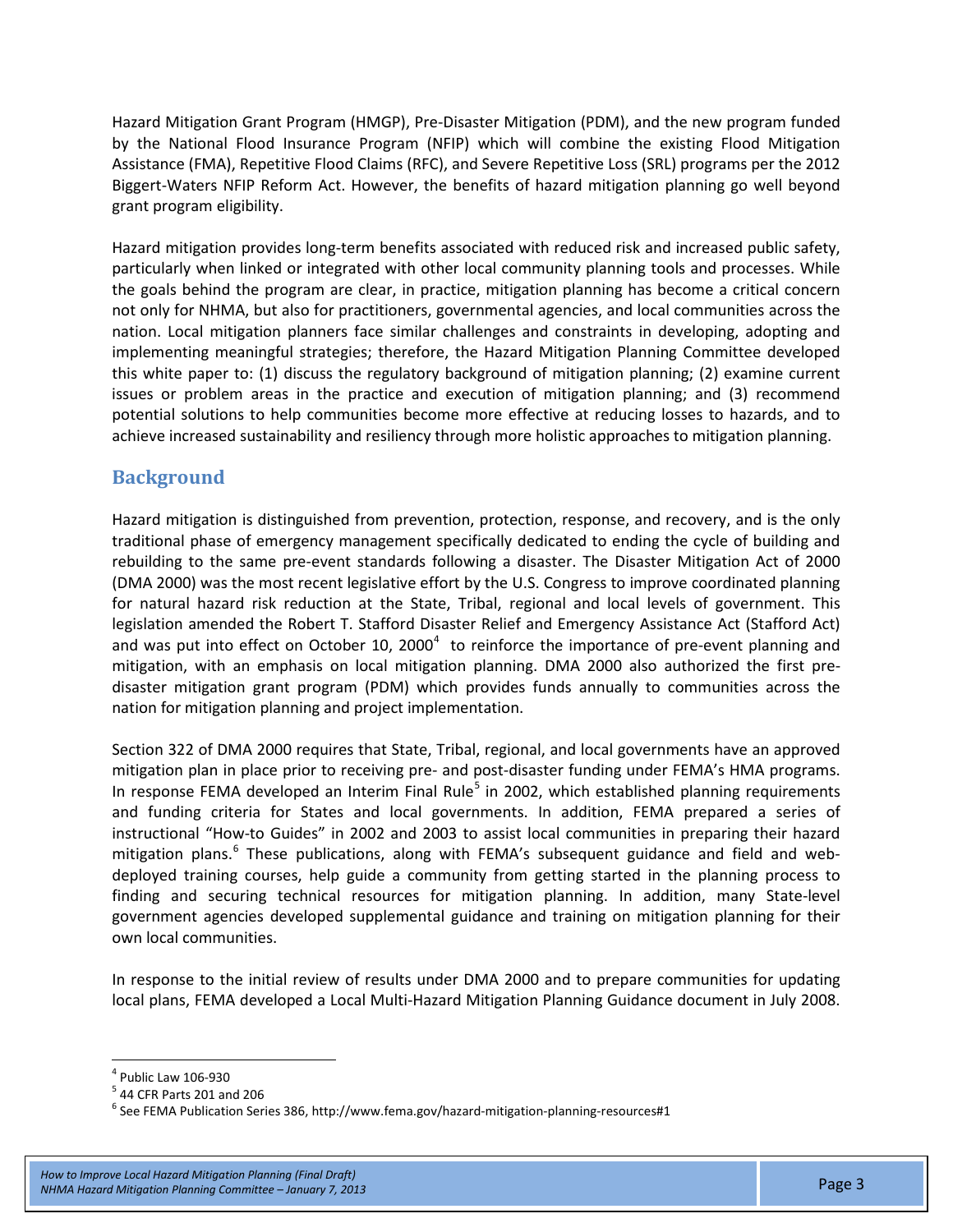This guidance was updated in 2011 with the revised Local Mitigation Plan Review Guide.<sup>[7](#page-3-2)</sup> The purpose of this Guide is to help Federal and State officials assess plans in a fair and consistent manner, and to ensure approved plans meet the expectations and requirements of the Stafford Act and the regulations found at 44 CFR, Part 201.6.

In addition, FEMA is currently finalizing a new "Local Hazard Mitigation Planning Handbook" to update and expand on the earlier guidance materials and to showcase best practices and effective mitigation examples. The Handbook was made available for comments in July 2012 and is expected to be released in early 2013.

# <span id="page-3-0"></span>**Challenges Facing Mitigation Planning**

Although there is widespread agreement with the goals and benefits of mitigation planning, in practice, the quality in both the development and review of local plans can vary significantly. Even plans that meet regulatory requirements may still fail to have meaningful mitigation actions, gain full participation of key stakeholders or the community at-large, or be integrated with other local planning and community development activities. These and other common challenges are further described below.

### <span id="page-3-1"></span>*Lack of Meaningful Mitigation Actions*

Mitigation is a unique part of the emergency management cycle, separate but often linked throughout prevention, protection, response, and recovery, because the focus of mitigation is to develop unique strategies that will permanently alter the physical environment (or prevent such alterations) in order to achieve a long-term reduction in hazard risk. Proper planning means developing goals and strategies to reduce vulnerabilities before the next hazard event. However, because mitigation planning is often driven or made possible through funding available post-disaster, and administered through state and local emergency management agencies, the plans tend to focus on preparedness and response-related activities rather than sustained, long-term mitigation strategies. Planning teams are often comprised of emergency managers without inclusion of a broader group of planners (e.g., community planners overseeing land use, zoning and comprehensive plans) and other key local stakeholders. As a result the range of actions considered for inclusion in the plans are heavily geared toward enhancing preparedness such as purchasing emergency equipment, developing warning systems, or increasing public awareness, all with the goal of addressing identified unmet needs for community readiness or to fill gaps made apparent by the latest disaster event. These activities, while important, are generally easier to develop and implement without full stakeholder participation or involvement, whereas mitigation activities require more time, a larger financial commitment, and higher administrative capacity. In addition, mitigation projects can be controversial and necessitate broad political support. The significant difference between mitigation and preparedness is that mitigation addresses the root cause of issues caused by natural hazards, whereas preparedness focuses on responding to the symptoms of the issues.

In addition to actions that are more focused on preparedness, some actions are not validated because there is not a significant connection with the risk assessment elements of the plan. This is a critical linkage and should be the foundation of any community mitigation strategy. While the development and prioritization of meaningful mitigation actions should be the central outcome of any planning process, this step is often completed in the concluding stages when stakeholder participation and interest may be diminished. Plan preparers are often juggling many priorities and pressed for time, and since the

<span id="page-3-2"></span> $7$  Federal Emergency Management Agency (FEMA), "Local Mitigation Plan Review Guide,"

http://www.fema.gov/library/viewRecord.do?fromSearch=fromsearch&id=4859 (Oct. 1, 2011).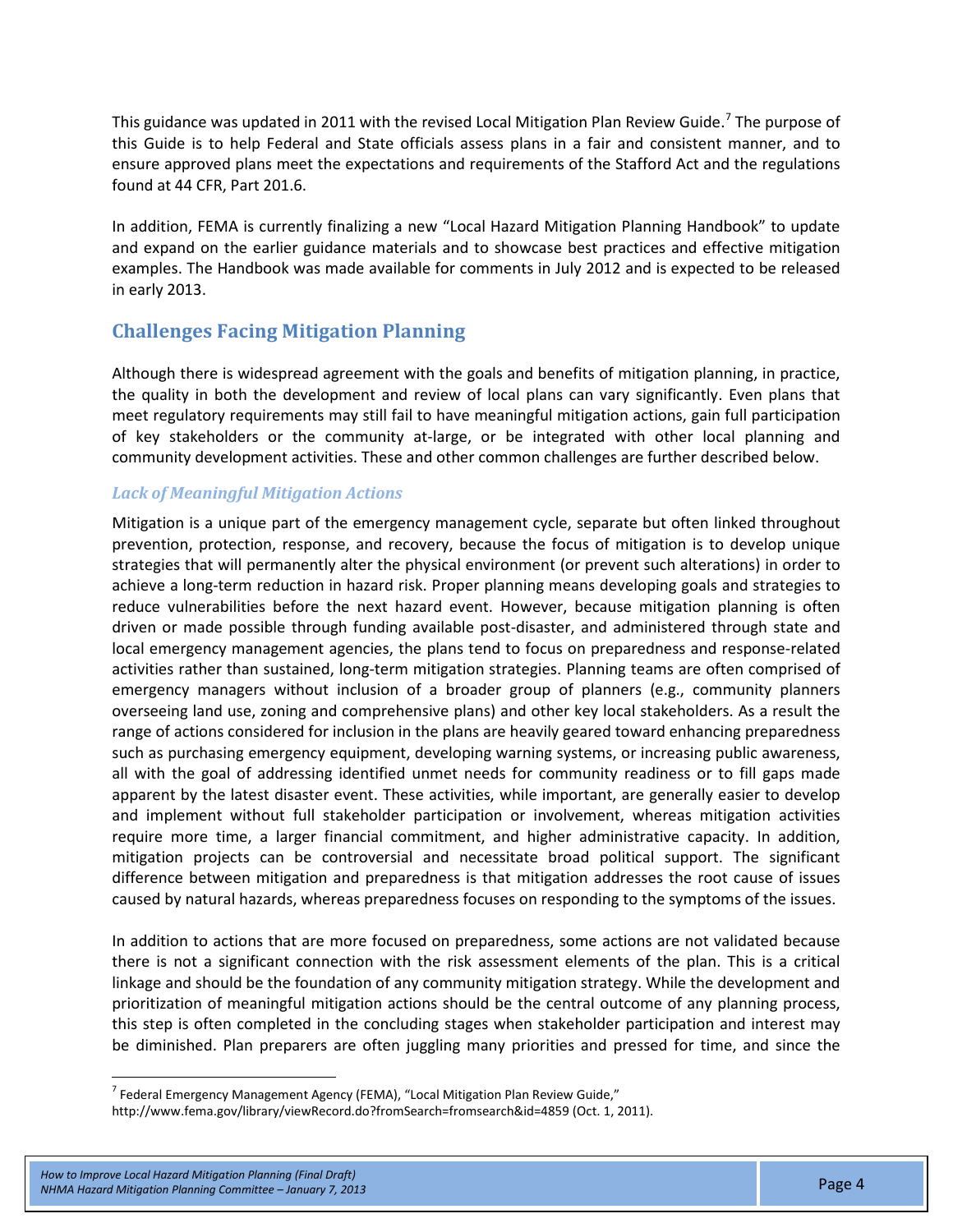connection between the risk assessment and evaluation of mitigation actions is not always clear, the most important and complex step of the planning process is given the least amount of time and focus by both the planning team and, subsequently, the community. With little time or focus devoted to creating a solid, actionable mitigation strategy, or failure to connect it with the risk assessment, the result is mitigation goals and actions that are too broad or generic to be implemented in ways that address the specific, relevant issues within the community.

Effective mitigation planning requires the involvement of multiple departments and various key stakeholders to gain a comprehensive view of ways to make a community more resilient. It is difficult to engage stakeholders and local officials when the importance and benefits of mitigation planning are not communicated effectively, or when steps to gain advance commitments are not put in place at the beginning of the process. This can result in mitigation actions which are more narrow and tailored to the more immediate needs of the community (often preparedness and response) rather than long-term, strategic, and meaningful risk reduction measures. Further, it is difficult for plan reviewers and the general public to understand how specific mitigation actions were developed and the reason for their inclusion when connection to vulnerabilities identified through the risk assessment process is not well established.

#### <span id="page-4-0"></span>*Lack of Integration and Implementation*

When plans are not developed within a comprehensive, holistic approach to risk management, the result is a lack of integration into other planning tools or mechanisms routinely used by local government. Mitigation plans are not meant to be stand-alone documents that are left on shelves until needed, but instead are to be functional or "living" documents that continuously facilitate action or guide routine decision making. Therefore mitigation plans should be accompanied by a sustained plan maintenance process that continues, after the plan is adopted, in guiding and monitoring implementation of listed mitigation actions and addressing needs for recurring plan updates. Mitigation plans should be consulted when developing land use or comprehensive plans, capital improvement programs, emergency operations plans, and other related policy or procedure documents that may have an effect on future community growth or hazard vulnerability.

This is not often the case in practice, however, as resources are often limited for local planning committees and agency staff. If plans are viewed solely as vehicles for pursuing FEMA grant funding instead of a locally-owned, comprehensive planning document, planners may limit their outlook and effort to simply meeting the minimum standards per Federal requirements (letter of the law) and miss opportunities to engage in a process for meaningful risk reduction implementation (spirit of the law). Federally funded mitigation projects are certainly a critical piece to the risk reduction puzzle, but should not be the ultimate focus or means for implementing local mitigation strategies. Instead, projects should supplement more holistic, locally led efforts to plan for and design more resilient communities, with long-term risk reduction serving as a guiding principle and integrated throughout other local plans and policies.

The Center for Sustainable Community Design and the Center for the Study of Natural Hazards and Disasters at the University of North Carolina recently conducted an evaluation of planning under the Community Rating System (CRS), including plans developed under DMA 2000 planning criteria and submitted for CRS credit. Through their evaluation, researchers determined that plans were not well coordinated with other planning mechanisms or policies for mitigation, including land use or infrastructure investment programs. Some of the main barriers to implementation identified in the study included lack of public awareness, insufficient staffing or funding, and the complexity of the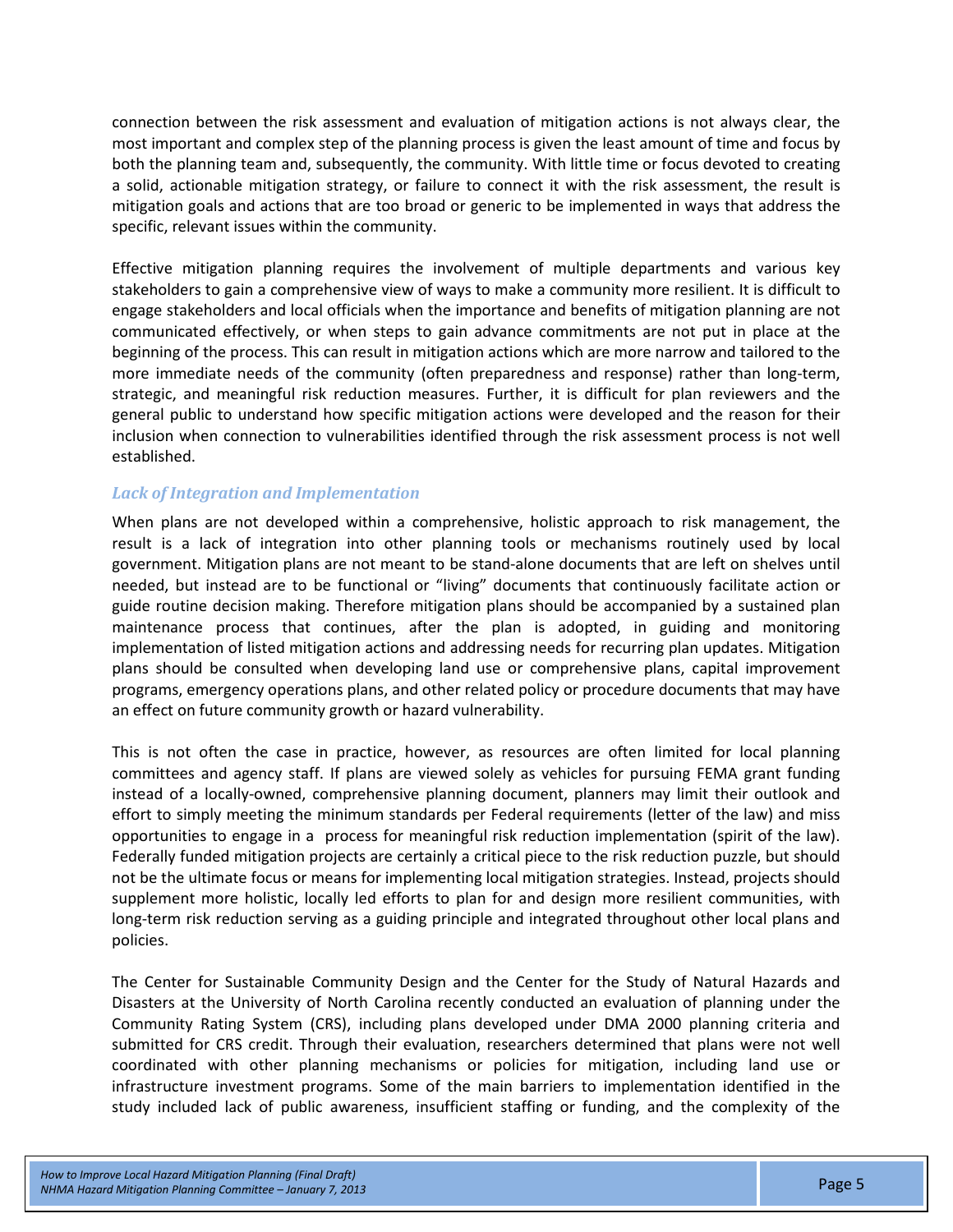program. If local mitigation plans are not developed using a comprehensive approach, not focused on meaningful mitigation strategies, and are not compelling to elected officials or to the public, they are much less likely to be implemented.

#### <span id="page-5-0"></span>*Lack of Participation*

Local mitigation planning processes are often conducted with minimal public or stakeholder engagement. A lack of or token participation from critical stakeholders, including planning and community development departments and other local government entities, often leads to planning that only meets the minimum planning requirements and results in very little meaningful risk reduction.

FEMA planning requirements are fairly open and unrestricted in terms of how the public must be involved during the plan development or update process. For example, the requirements do not set a specific number of public meetings to be held nor do they espouse a specific number of stakeholders or agencies to contact. This flexibility, coupled with the fact that public input is often difficult to obtain, leads to plans meeting the public engagement criteria by holding one or two public meetings after publishing notices with limited visibility for a subject that traditionally draws little public attention.

By not actively engaging key stakeholder groups and the public, planners miss the opportunity to enhance the mitigation plan at every key milestone. There are some real advantages to involving the public, including: increased local knowledge of previous events; strengthened resident, business and political support; and improved goals that better reflect local concerns and fit the community's needs.

#### <span id="page-5-1"></span>*Lack of Focus on Plan Quality in Plan Review Process*

While plans are meant to be unique to the community or area that they address, increased consistency, dialogue, and clarity in State and Federal plan reviews is needed so that local officials tasked with ownership of the plan can spend more time meeting the goals of the program and guiding the plan toward active, achievable risk reduction instead of meeting FEMA "checklist" plan requirements.

There is often too great an emphasis by local planners or consultants on quickly developing a plan to meet State and FEMA approval to be eligible for FEMA mitigation grants, instead of developing a meaningful plan that will result in on-going policies and actions that reduce future risk. An important goal of mitigation plans should be modifying the normal process of 'community business' to better build resiliency from natural hazards. While it is important to follow State and FEMA guidelines in plan development or updates, local planning teams often place an inordinate emphasis on doing so rather than focusing on broad, community-based solutions to manage risk – including those that may or may not be eligible for grant funds through FEMA, yet still help to build resiliency and meet multiple objectives at the local level. For example, although FEMA only requires the inclusion of mitigation actions to reduce natural hazards, addressing other potential threats, secondary impacts or related community issues such as climate change, water quality, or historic preservation can lead to the development of policies that reduce future risk while also achieving other community objectives.

### <span id="page-5-2"></span>**Recommendations**

Each community is unique; therefore the focus of any local mitigation plan should be on developing appropriate mitigation actions for that particular community and its specific needs. Risks vary from community to community, and so should any associated mitigation actions. Each community should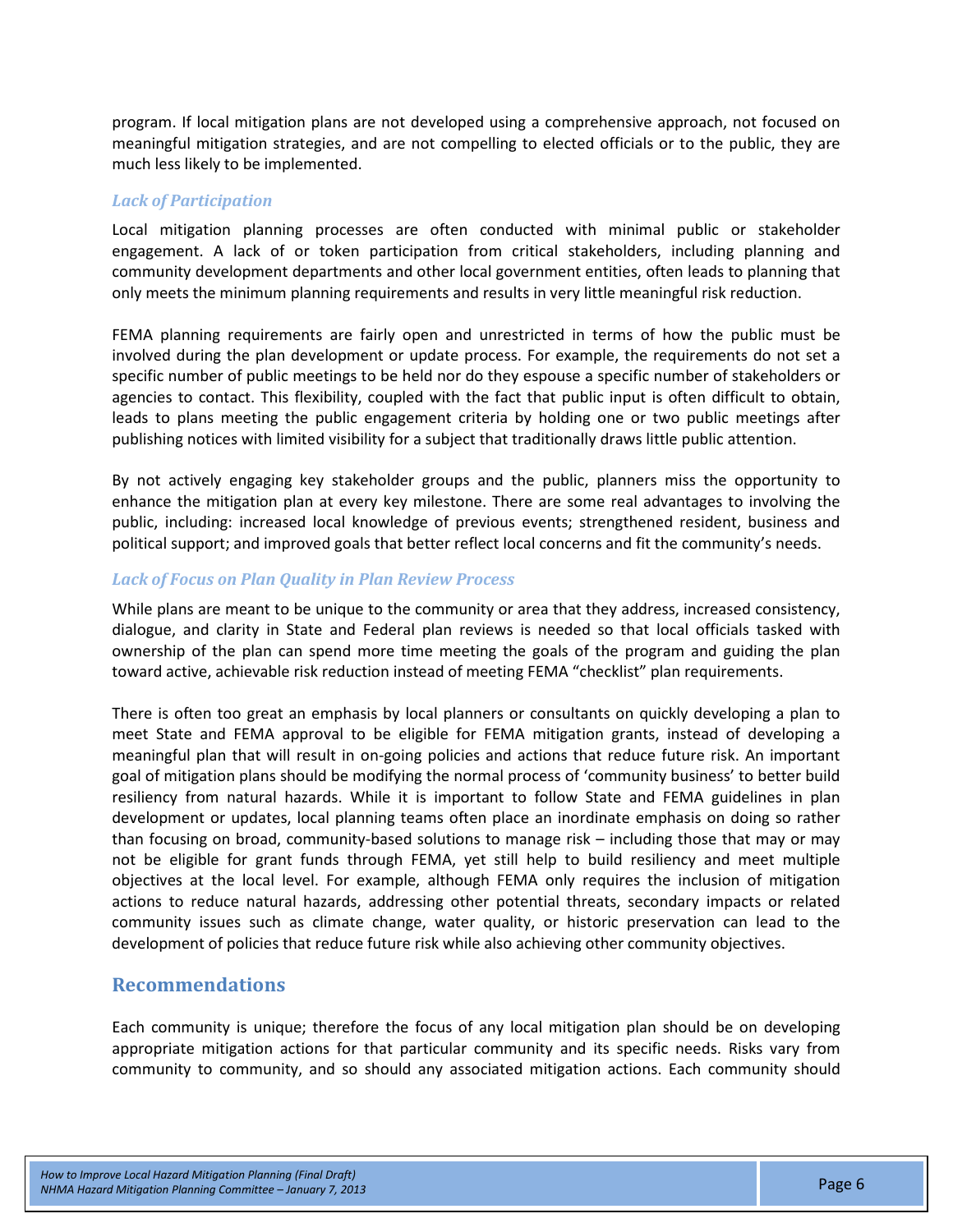focus on their political, cultural, physical, economic, and environmental factors in developing unique actions. Otherwise, it is difficult to gain support of the community to implement actions going forward.

Because such varied perspectives are inherent to mitigation planning, no one solution will ensure effectiveness in plans nationwide; however the following recommendations illustrate ways to meet common challenges that mitigation planners face.

#### <span id="page-6-0"></span>*Encourage Early Plan Development*

Many of the challenges to sustained mitigation planning occur because there is a lack of time and resources available within local communities to maintain the momentum gained during plan development. Encouraging on-going maintenance and early plan update procedures in advance of plan expiration dates will provide opportunities to preserve and enhance relationships with stakeholders, review other current planning mechanisms, and engage the public in the mitigation planning process. Mitigation is a lengthy process, and in order to develop long-lasting strategies, a comprehensive, wholecommunity approach is needed.

#### <span id="page-6-1"></span>*Engage Stakeholders and Increase Public Awareness*

To develop a more comprehensive approach to planning, community leaders and plan developers should foster relationships with other groups to promote planning among several programs, such as those implemented by the U.S. Army Corp of Engineers (USACE), U.S. Fish & Wildlife Service (USFWS), and the National Oceanic and Atmospheric Administration (NOAA) – not to mention the wide range of non-governmental organizations with similar missions, such as The Nature Conservancy and other groups which operate from global to local levels with an abundance of expertise and technical resources. With shrinking federal dollars for planning, communities may want to meet several federal planning programs with a single or consolidated planning process with multiple stakeholder committees. Such integration can help maximize efficiencies and bolster support and local commitments to the planning process.

To increase public awareness, local planners should develop a community-specific "public outreach strategy" for not only the plan development or update process but also the plan implementation and maintenance phase following plan adoption. This outreach strategy should be based on conveying the basic mitigation message, allowing a "give and take" with the public and local stakeholders on perceptions and facts about risk, and best practices or successful examples from other similar communities to realize meaningful and appropriate mitigation actions. This may result in simply combining or "piggybacking" outreach for mitigation purposes with other community outreach activities that have demonstrated past success with public and stakeholder participation.

Every community should be opportunistic and seek to maximize partnerships with other agencies, nonprofit organizations, local businesses and others with a vested interest in creating and maintaining a community that is resilient to hazards and disasters.

#### <span id="page-6-2"></span>*Focus on Attainable and Meaningful Mitigation Activities*

While the mitigation planning and funding programs are routinely administered through the Federal, State and local emergency management stovepipe, community planners (i.e., land use and community development specialists) should act as leaders for the development and organization of the mitigation plan whenever possible. Planners are often trained and experienced in guiding very similar planning